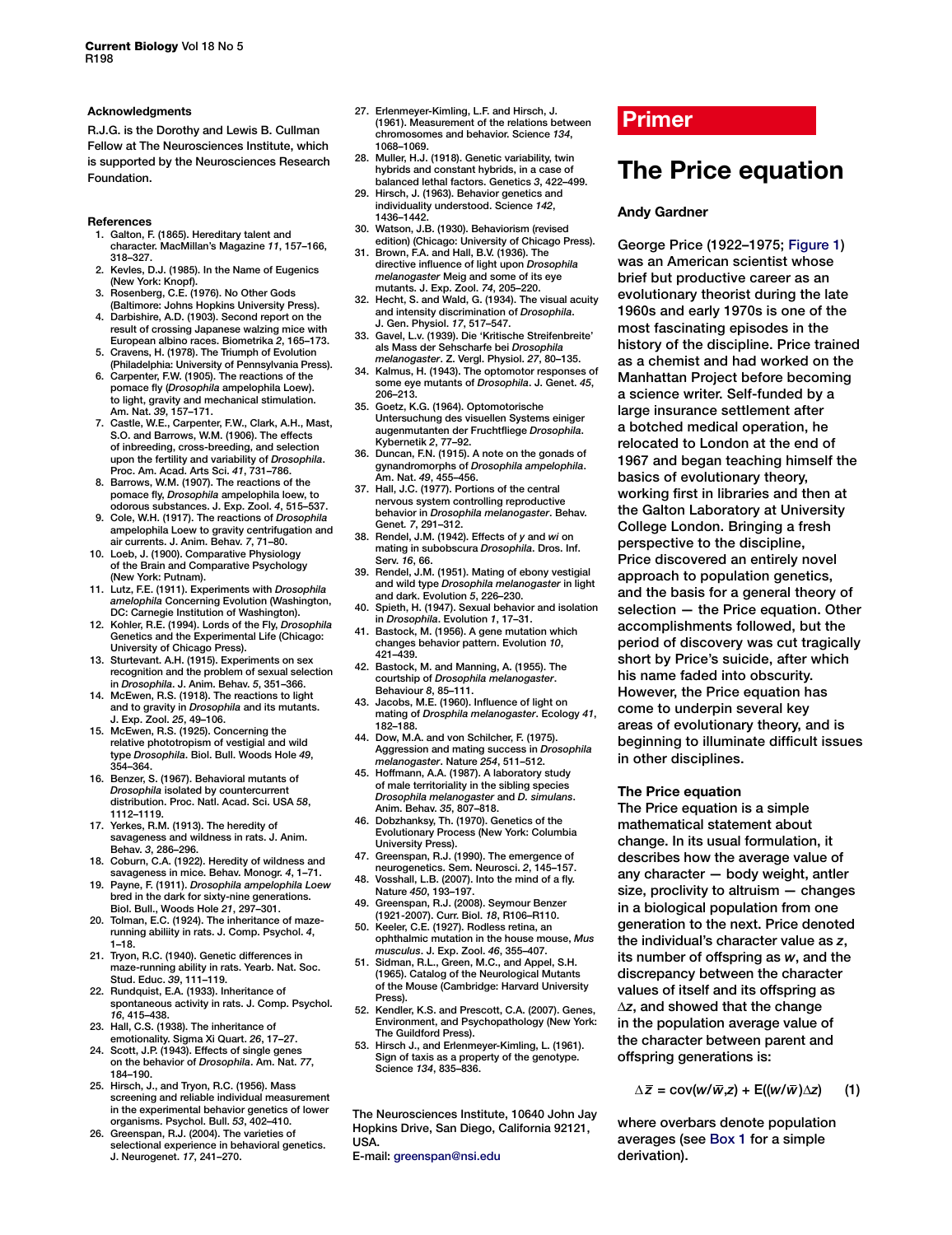<span id="page-1-0"></span>The Price equation separates the total change into two component parts. The first part is the change that can be ascribed to the action of selection, and this takes the form of a statistical covariance between individuals' character values (*z*) and their relative reproductive success (*w/w*). For example, if individuals with larger values of the character of interest tend to have more offspring, then the covariance is positive and selection acts to increase the population average value of the character. The remainder term takes the form of an expectation (arithmetic average) describing how offspring differ from their partners, and this is denoted the change due to transmission. If offspring are identical copies of their parents, then the transmission effect is zero and selection is the only factor involved in the evolution of the character. However, offspring will often differ from their parents, perhaps because of mutation, or because their genes are recombined in a new way, or because of a change in their physical, biological or cultural environment, and in this case the transmission effect is non-zero.

The importance of the Price equation lies in its scope of application. Although it has been introduced using biological terminology, the equation applies to any group of entities that undergoes a transformation. But despite its vast generality, it does have something interesting to say. It separates and neatly packages the change due to selection versus transmission, giving an explicit definition for each effect, and in doing so it provides the basis for a general theory of selection. In a letter to a friend, Price explained that his equation describes the selection of radio stations with the turning of a dial as readily as it describes biological evolution. Sadly, this general theory of selection remains undeveloped. Nevertheless, because of its generality and simplicity, Price's equation has been used to uncover fundamental processes in evolution and, as a meta-model, it allows comparisons and contrasts to be drawn between different models and methodologies. As such, it is an important conceptual aid that has led to the discovery of unexpected connections between different bodies of theory, has settled long running

controversies, and has helped to resolve semantic confusion.

## **Darwinism**

The Price equation has most frequently been applied to biological evolution, and equation (1) appears to capture the Darwinian idea of the 'survival of the fittest'. Transmission effects aside, selection operates to favour those characters that are positively correlated with individual reproductive success. However, the modern theory of natural selection is framed in terms of changes in gene frequencies, and Price formulated this by focusing on the additive genetic component (*g*) of the character, rather than the actual phenotypic value (*z*). Discarding the genetic change due to transmission, the Price equation can be used to provide a formal statement of natural selection:

 $\Delta_{\rm s}\bar{g}$  = cov(*w*/ $\bar{w}, g$ ) =  $\beta_{w/\bar{w},g}$  var(*g*). (2)

Price found it illuminating to express natural selection as a product of its component factors: the regression (slope) of relative reproductive success against the genetic value of the individual ( $β_{w/w,q}$ ); and the genetic variation in the population (var(*g*)). This highlights the fact that natural selection operates when there are heritable differences between individuals with respect to some character that is correlated with reproductive success. Furthermore, because variances are never negative, any response to natural selection must be in the direction of increasing reproductive success (having the same sign as *βw/w,g*). The Price equation thereby captures the improving effect that natural selection has on biological populations.

Darwinism is a theory of the purpose as well as the process of adaptation. Darwin argued that because natural selection causes those characters that improve individual fitness to accumulate in biological populations, organisms will correspondingly appear as if designed to maximise their fitness. This appearance of design or agency makes biology unique among the natural sciences, and is the reason why the evolutionary literature abounds with intentional language — selfishness, strategies, conflicts of interest. But the issue of this almost magical appearance



Figure 1. George R. Price. Photograph taken in 1973. With thanks to Princeton University Press.

of agency has long been neglected by population geneticists, who have tended to obscure the role of the individual organism by focusing instead on genes and genotypes. Price's equation, in contrast, highlights the individual and its fitness, and links this to changes in gene frequency. For this reason, evolutionary theorist Alan Grafen has used the Price equation to establish mathematical links between population genetics and optimisation theory that formally justify the view of individual organisms as economic, fitness-maximising agents. In capturing both the process and purpose of adaptation, the Price equation forms the mathematical foundations of Darwinism.

## **Social evolution**

Darwin argued that individuals should be favoured to behave in ways that improve their personal reproductive success. However, altruistic behaviour is common in the natural world, and this is difficult to reconcile with 'the survival of the fittest'. Recognising this problem, Darwin explained how certain characters could be favoured because they improve the reproductive success of one's relatives (kin selection), or else because they provide an overall benefit to the social group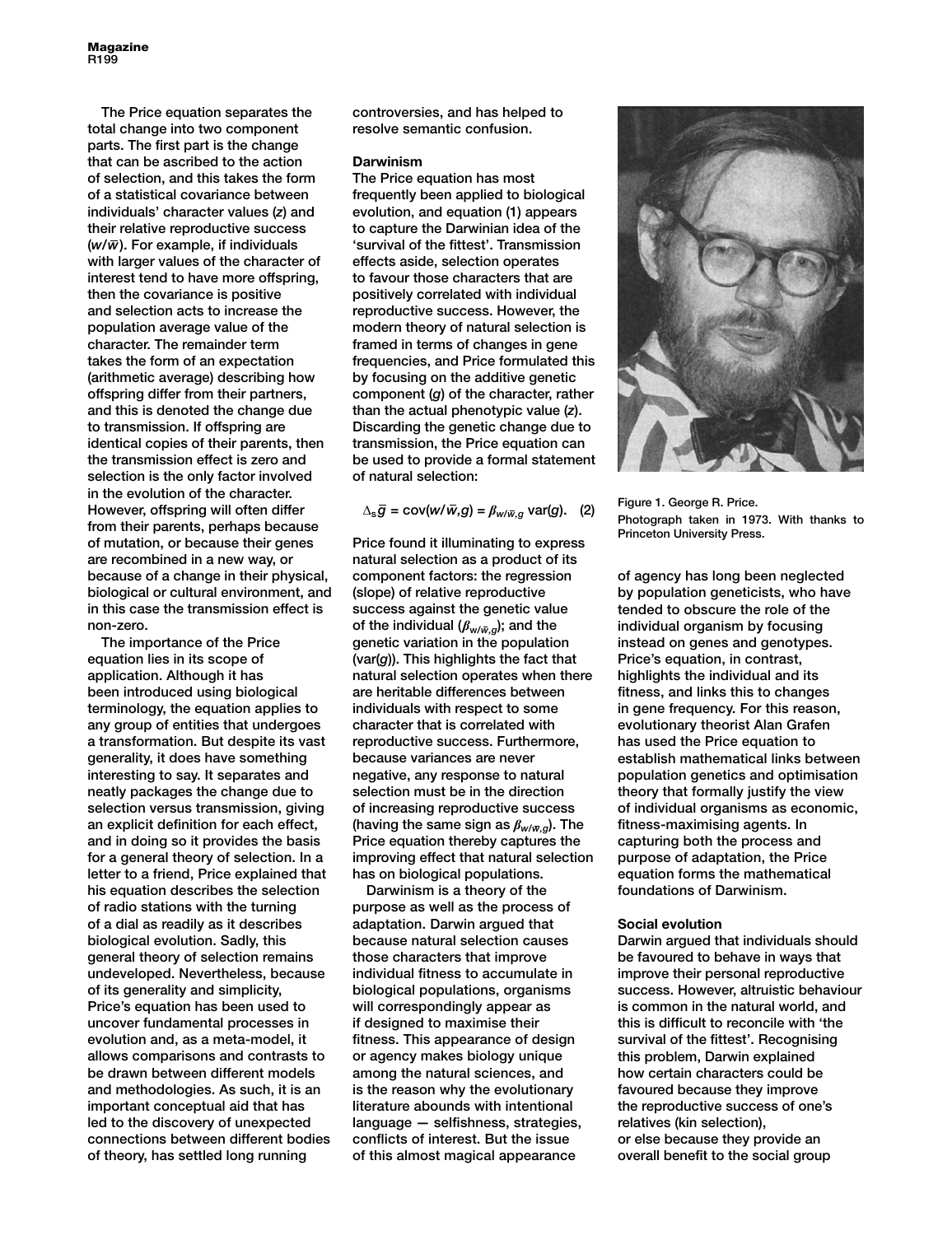## <span id="page-2-0"></span>**Box 1. Deriving the Price equation.**

The Price equation is based on a mapping between individuals in parent and offspring generations; an example is given in the diagram below. Biological terms are used for concreteness, but the mapping applies to any groups of entities that undergo change. Each parent is assigned a unique index *i*, and it is mapped to  $w_i$  offspring that are given the same index;  $w_i$  can be regarded as the individual's fitness. The proportion of the parental generation that is made up of the  $i<sup>th</sup>$  parent is  $q_i$  – for example,  $q_i$  = 1/n where *n* is the number of parents — and the proportion of the offspring generation that is made up of the offspring of the *i*<sup>th</sup> parent is  $q_i = q_i w_i / \bar{w}$ , where  $\bar{w}$  is the average fitness of all the parents. Finally, the value of some character of interest is  $z_i$  for the *i*<sup>th</sup> parent and the average value of this character among its offspring is  $z_i = z_i + \Delta z_i$ ;  $\Delta z_i$  can be regarded as the change in character occurring through transmission from parent to offspring. In the diagram, individuals exhibiting a character of interest (shaded) leave more offspring than individuals not exhibiting the character (unshaded). Also, whilst there is a tendency for offspring to resemble parents, this is not perfect.



The Price equation describes the change in the average value of the character between the two generations. This is given by ∆ $\bar{z}_i$  =  $\bar{z}_i$  −  $\bar{z}_i$ , where  $\bar{z}_i$  and  $\bar{z}_i$  are the averages in the offspring and parent generations, respectively. Substituting in the notation introduced above obtains:

$$
\Delta \overline{z} = \sum_i \mathbf{q}_i' \mathbf{z}_i' - \overline{z} = \sum_i \mathbf{q}_i (\mathbf{w}_i / \overline{\mathbf{w}}) (\mathbf{z}_i + \Delta \mathbf{z}_i) - \overline{z}
$$

and with some rearrangement this becomes:

$$
\Delta \bar{z} = \sum_i q_i(w_i/\bar{w})z_i - \bar{z} + \sum_i q_i(w_i/\bar{w})\Delta z_i.
$$

The first two terms on the right-hand side represent the covariance between relative fitness and character value across individuals: cov(*w/w,z*) = E((*w/w*)*z*) – E(*w/w*)E(*z*), where E denotes an expectation taken across the population. When character value is independent of relative fitness,  $E((w/\bar{w})z) = E(w/\bar{w})E(z)$ , and the covariance is zero. A positive correlation between character value and relative fitness gives a positive covariance, and a negative correlation gives a negative covariance. The third term on the right-hand side is the average character change due to transmission between parent and offspring, weighted by parental fitness, and can be rewritten as E((*w/w*)∆*z*. This yields equation (1) in the main text — the Price equation.

(group selection). Today, Price's equation provides the formal foundation of both kin selection and group selection theories [\(Box 2\),](#page-3-0) and has clarified that these are not competing hypotheses but rather two different ways of looking at the very same evolutionary process.

The kin selection approach, developed by W.D. Hamilton in the 1960s, takes the view that a gene can be favoured by natural selection by increasing the reproductive success of its bearer and also by increasing the reproductive success of other individuals that carry the same gene. All that matters is that the gene

propels copies of itself into future generations — where these copies come from is irrelevant. The condition by which an altruistic (or indeed, any) behaviour is favoured by selection, termed Hamilton's rule, is  $rb - c > 0$ , where *c* is the fitness cost to the actor, *b* is the fitness benefit to the recipient, and *r* is the genetic relatedness between actor and recipient. Thus, altruism is favoured provided the actor and recipient are sufficiently close relatives. The quantity *rb* – *c* has been termed the 'inclusive fitness' effect of the behaviour, and describes the actor's impact on the reproductive success of all its

relatives (including itself), weighted by the genetic relatedness of each. It is the inclusive fitness rather than the personal reproductive success of the actor that is maximised by natural selection. Hamilton's rule was originally developed using a simplified population genetic model that made rather restrictive assumptions, and was long derided by population geneticists as being inexact and heuristic. However, Hamilton later provided a much neater proof of the rule using Price's equation (Box 2), clarifying the definition of terms and demonstrating the rule's generality. Many subsequent developments of kin selection theory have also used Price's equation as their underlying basis.

An alternative view of social evolution suggests that selection operating to favour one social group over another can counteract selection operating within social groups, so that behaviours giving individuals a disadvantage relative to their social partners may evolve through group selection. Such ideas were rather confused until Price, and later Hamilton, showed that the Price equation can be expanded to encompass multiple levels of selection acting simultaneously (Box 2). This allows selection at the various levels to be explicitly defined and separated, and provides the formal basis of group selection theory. Importantly, it allows the quantification of these separate forces and yields precise predictions for when group-beneficial behaviour will be favoured. It turns out that these predictions are always consistent with Hamilton's rule, *rb* – *c* > 0. Furthermore, because kin selection and group selection theory are both based upon the same Price equation, it is easy to show that the two approaches are mathematically exactly equivalent, and are simply alternative ways of carving up the total selection operating upon the social character. Irrespective of the approach taken, individual organisms are expected to maximise their inclusive fitness — though this result follows more easily from a kin selection analysis, as it makes the key element of relatedness more explicit.

## **Beyond evolutionary biology** It is historical accident that has led Price's equation to be associated with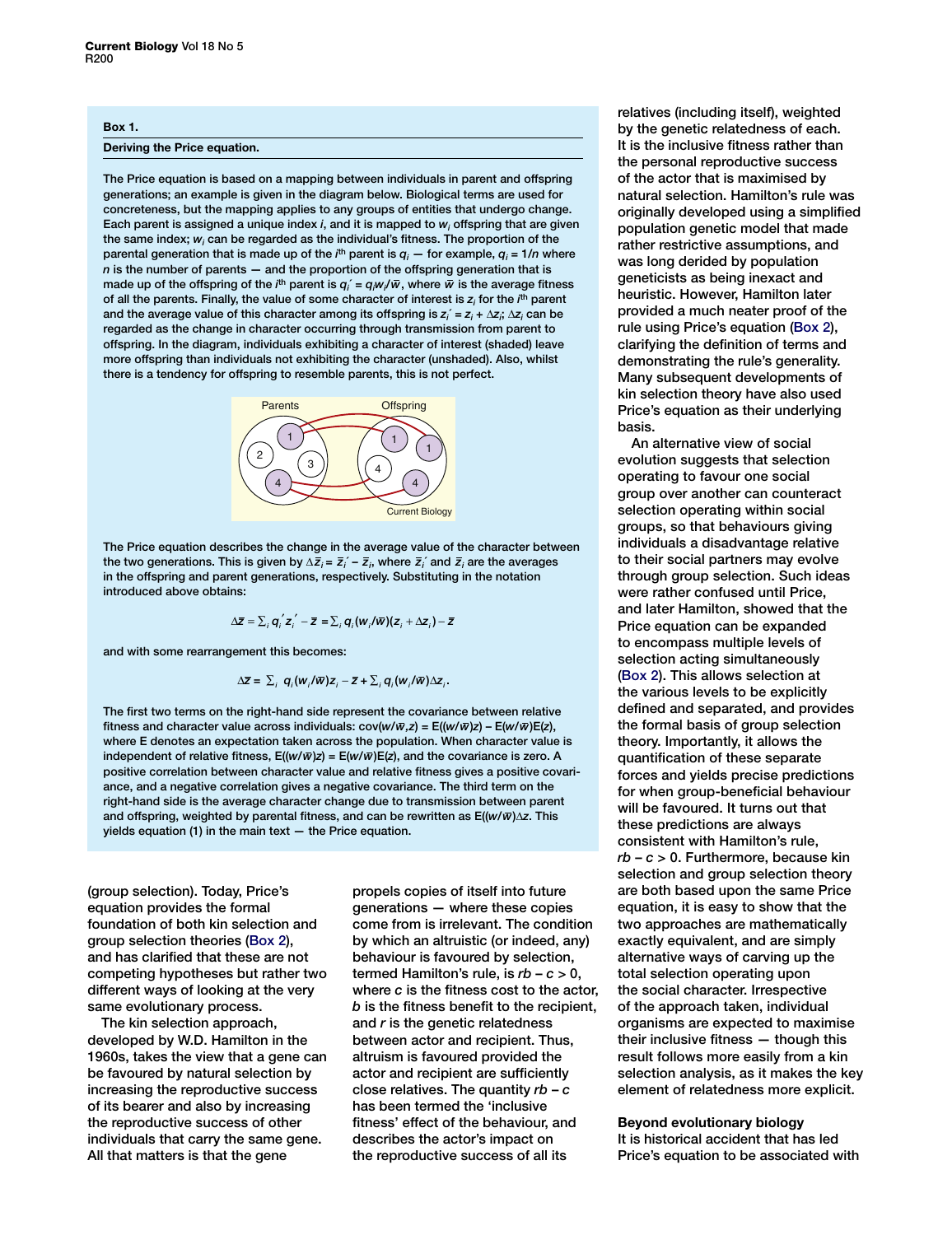<span id="page-3-0"></span>evolutionary theory, and in the last few years the equation has begun to make an appearance within other disciplines. Biologists Troy Day and Sylvain Gandon have recently applied the Price equation to epidemiology, in the context of the evolution of parasite virulence. Here, it has been useful for conceptualising and deepening the understanding of existing theoretical results. It also provides an avenue into a better understanding of the co-evolutionary arms races of parasites and their hosts, where natural selection leads to improvement of one species, which is undone by any improvement in its enemy. The net result of these forces can be difficult to understand when they are taken together, but the Price equation provides a means of separating them so that they can be considered, and understood, in isolation.

In the ecological literature, Price's equation has provided insights into the impact of local extinctions on community productivity. There is some controversy over whether species richness *per se* is important, particularly when redundancy in function means that vacated niches can become occupied by other species that are already present in the community. Jeremy Fox has used the Price equation to separate the various causal factors that can give rise to community productivity effects, and to provide a meta-model which generalises and allows easy comparisons of the rather complicated and restrictive models that have been devised to address this problem.

## **What happened to Price?**

Following the development of the Price equation, Price went on to make two other major contributions to evolutionary theory. The first of these was to formally prove and provide an interpretation for R.A. Fisher's fundamental theorem of natural selection, a mathematical result that had perplexed population geneticists for decades. The theorem states that the change in the mean fitness of the population under the action of natural selection is proportional to the variance in fitness, and Fisher claimed that it captured the directional, improving action of natural selection as the builder of organismal adaptations. Price explained that Fisher's theorem was a partial result,

#### **Box 2.**

#### **Foundations of social evolution theory.**

Hamilton's rule of kin selection theory can be derived using the Price equation. From equation (2), the direction of selection acting upon a character of interest is given by least-squares the regression (slope) of relative fitness on the genetic value of the character ( *βw/w,g*). The basis of the kin selection approach is the understanding that fitness may be mediated both by genes in the focal individual (*g*) and also by genes in that individual's social partners (*g*´), and the least-squares regression can be partitioned so as to describe the partial effects of both sets of genes:

$$
\beta_{w/\bar{w},g} = \beta_{w/\bar{w},g\cdot g'} + \beta_{w/\bar{w},g'g} = \beta_{g'g}
$$

The partial effect of the genes in the focal individual on its own fitness, holding fixed the effect of the genes in its social partners, is  $β_{w/\bar{w},g'g'} = - c$ , the personal cost of the social behaviour. The partial effect of the genes in social partners, holding fixed the effect of the focal individual's genes, is  $β_{w/w,g'g} = b$ , the benefit of being a recipient of social behaviour. Finally, the genetic association between social partners is *βg´g*= *r*, the kin selection coefficient of genetic relatedness. Thus, the condition for the behaviour to be favoured (*βw/w,g* > 0) yields Hamilton's rule: *rb* – *c* > 0. This derivation has taken the 'neighbour-modulated fitness' approach to kin selection, where *b* is interpreted as the impact of social partners upon the reproductive success of the focal individual. An alternative but equivalent approach is the inclusive fitness view, where *b* is interpreted as the impact of the focal individual on the reproductive success of its social partners; the two approaches always yield the same result.

The group selection approach to social evolution begins by considering that the entities in the parent and offspring populations are social groups rather than individual organisms. For clarity, we index groups  $i \in I$  and individuals within groups  $j \in J$ . The Price equation describes the change in additive genetic value of the character as:

$$
\Delta \bar{g} = \text{cov}_{i}(w_{i}/\bar{w}, g_{i}) + \text{E}_{i}((w_{i}/\bar{w})\Delta g_{i})
$$

that is, a sum of group selection and group transmission effects. Note that the transmission effect from parental group *i* to its offspring (∆gi ) is similar in form to the change between the parent and offspring populations as a whole (∆*g*). This means that we can write a lower-level Price equation to describe the change within social groups that mirrors the change within whole populations. Neglecting individual transmission effects, and substituting the lower level Price equation into the higher-level Price equation, we have:

 $\Delta \bar{g} = \text{cov}_i(w_i/\bar{w}_i, g_i) + \text{E}_i((w_i/\bar{w})\text{cov}_i(w_i/w_i, g_i)).$ 

The right-hand side has partitioned the net selection on the trait into separate betweengroup selection (first term) and within-group selection (second term) components. Thus, it provides an explicit mathematical definition of group selection and shows that change in the evolutionary character is neither wholly determined by selection within groups nor selection between groups, but a mixture of both. In some situations group selection may be strong enough to overpower the effects of within group selection and allow the evolution of characters that are disfavoured within groups. Mathematical manipulation reveals that the sum of between-group selection and within-group selection is simply cov( $w_{ij}/\bar{w}$ , $g_{ij}$ ), the usual individual level selection expression of equation (2) that summarises the combined effects of selection at the between and within group levels. Since this single selection covariance is the basis of Hamilton's rule, the group selection and kin selection approaches are mathematically equivalent.

a description of the action of the natural selection effect with all other evolutionary effects stripped away, and the theorem is easily proven using the Price equation:

$$
\Delta_{\rm s} \ \overline{w} = \mathrm{cov}(w/\overline{w}, w) = \mathrm{var}(w)/\overline{w} \qquad (3)
$$

Price's final contribution was the first explicit application of game

theory to evolutionary biology, in a seminal article co-authored with John Maynard Smith entitled *The Logic of Animal Conflict*. This is widely regarded as one of the most important developments of evolutionary theory, and has launched a highly successful programme of research. It is Maynard Smith who is usually attributed with this breakthrough, and